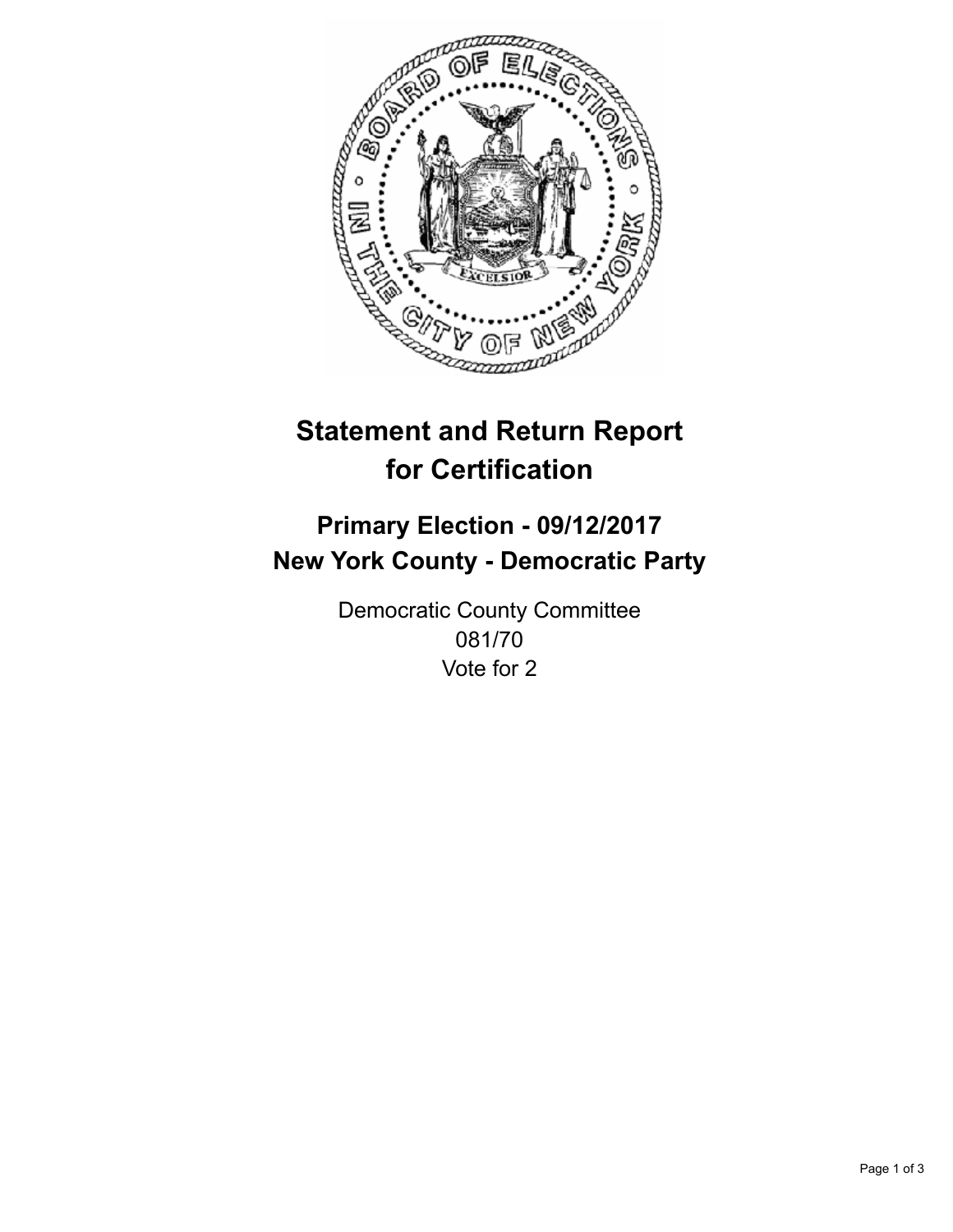

## **Assembly District 70**

| <b>PUBLIC COUNTER</b>                                    | 84 |
|----------------------------------------------------------|----|
| <b>MANUALLY COUNTED EMERGENCY</b>                        | 0  |
| <b>ABSENTEE / MILITARY</b>                               | 2  |
| AFFIDAVIT                                                |    |
| <b>Total Ballots</b>                                     | 87 |
| Less - Inapplicable Federal/Special Presidential Ballots | 0  |
| <b>Total Applicable Ballots</b>                          | 87 |
| <b>CYNTHIA MAISONET</b>                                  | 20 |
| <b>SHAUN WILLIAMS</b>                                    | 13 |
| EDUARDO MURILLO                                          | 33 |
| <b>LUZ MURILLO</b>                                       | 21 |
| <b>Total Votes</b>                                       | 87 |
| Unrecorded                                               | 87 |